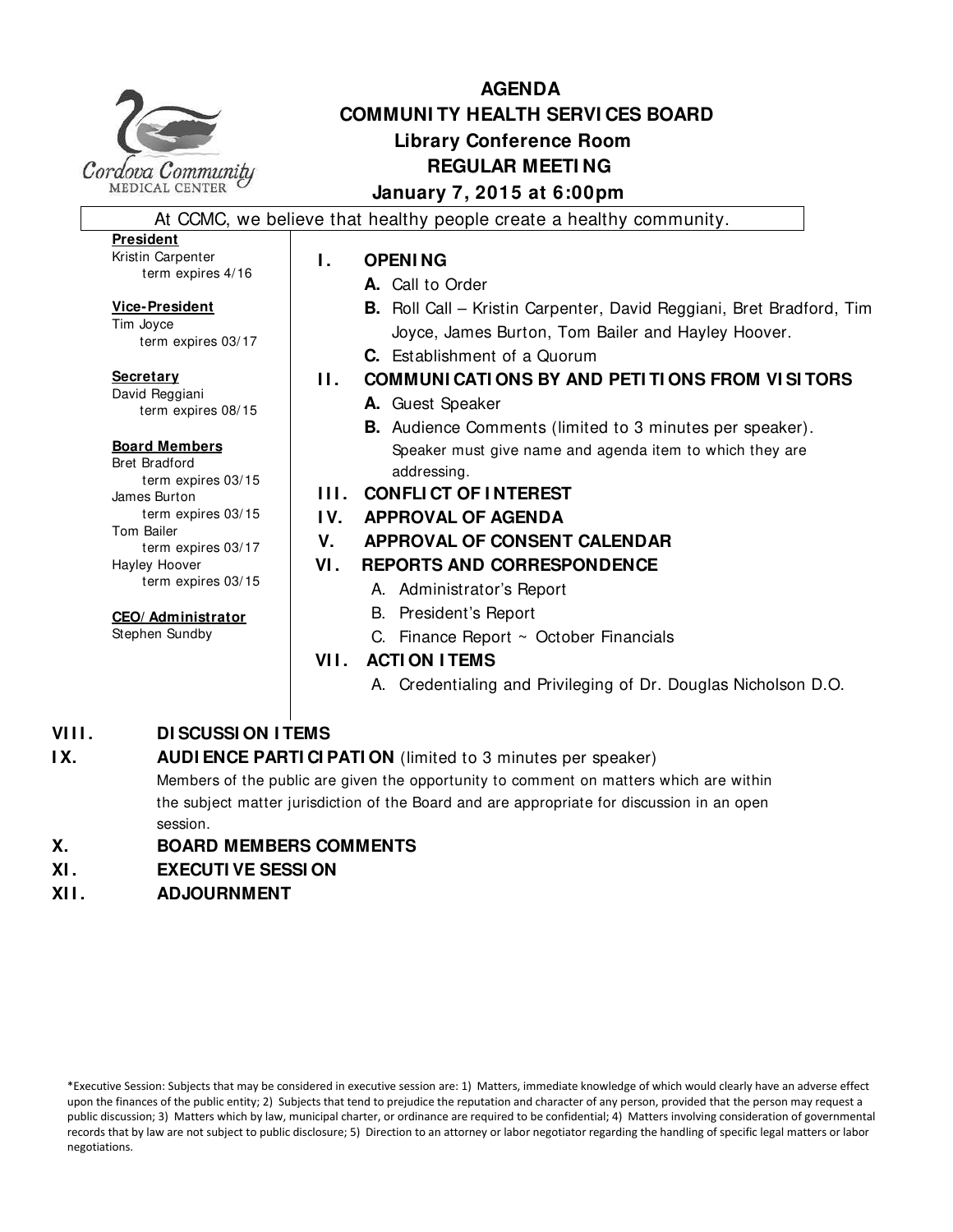

 $P: (907)$  424-8000 | F: (907) 424-8116 P.O. Box 160 | 602 Chase Ave., Cordova, AK 99574-0160

**TO:** HSB, City Council Members **FROM:** Stephen Sundby, Ph.D., CEO **DATE:** January 7, 2015

**RE:** Administrator's Report

### **Staffing**

We have hired the following employees:

1) Sam Blackadar, MD – March 2, 2015 start date

We have the following travelers at this time.

- 1) 3 Nurses
- 2) 1 Medical Providers (Physician)

Status of open positions and transitions:

- 1) Physician (in current discussions with 3 Physicians and 1 Physician's Assistant)
- 2) Advance Nurse Practitioner/Physician Assistant
- 3) Nurse We have open nursing positions.
- 4) CNA We have open positions.

#### **Financial**

CCMC has paid back \$807,000 to Medicaid, \$147,000 to Medicare.

#### **Employee Satisfaction**

CCMC completed its second annual employee satisfaction survey in October. We are in the process of analyzing the data and will report to the HSB and staff.

#### **CT Scanner**

- CCMC has received notification of award for \$250,000 from the Murdock Charitable Trust.
- CCMC has received verbal notification of award for \$250,000 from the Rasmuson Foundation.

#### **Electronic Health Record (EHR) – Healthland Centriq**

• We have started the implementation of the hardware necessary for implementing the EHR.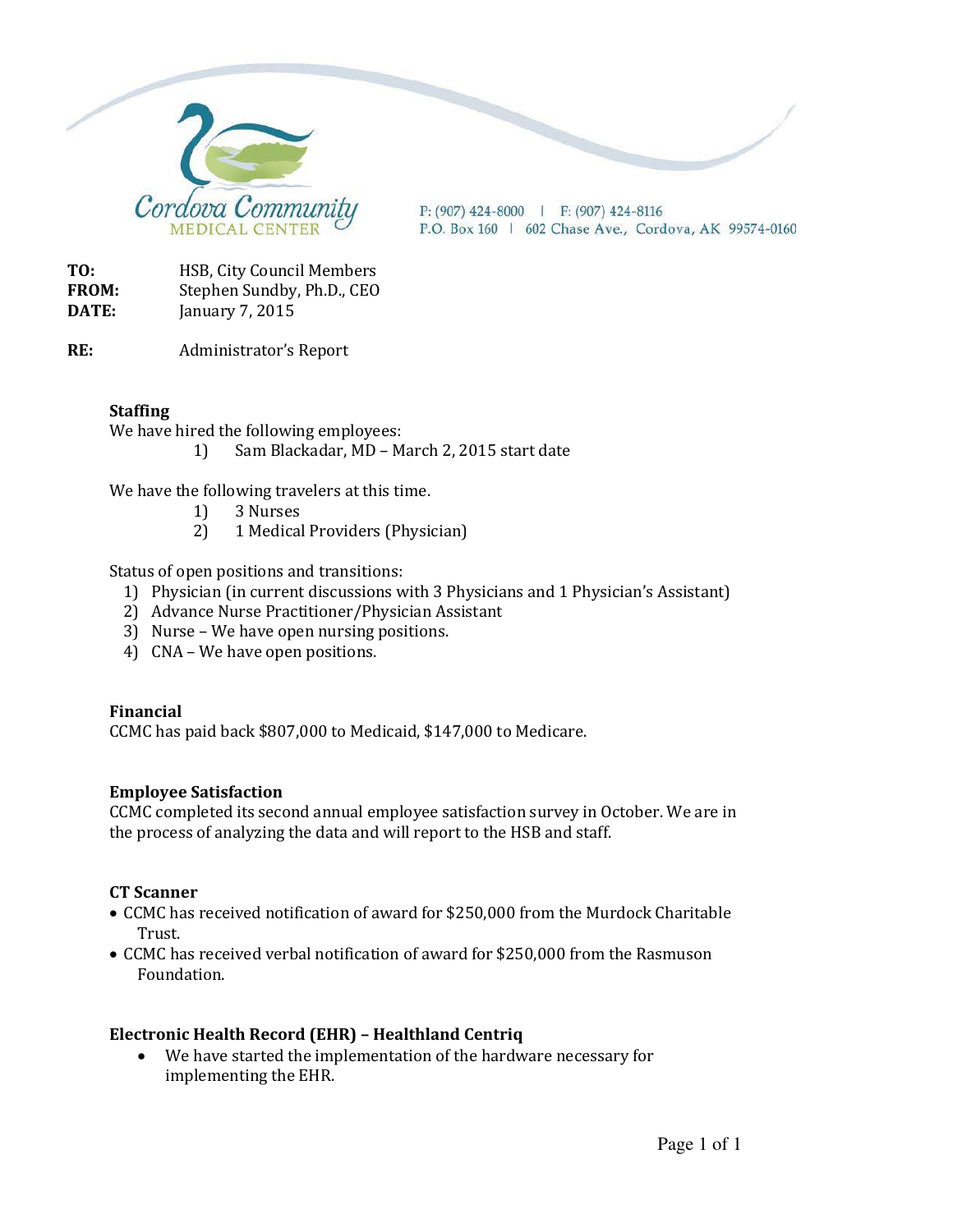# **CCMC 2014 Budget Comparison**

|                                       | 2014          | Jan - Oct     | Jan - Oct     | <b>Variance</b> |
|---------------------------------------|---------------|---------------|---------------|-----------------|
|                                       | <b>Budget</b> | <b>Budget</b> | <b>Actual</b> |                 |
| <b>REVENUE</b>                        |               |               |               |                 |
| <b>PATIENT SERVICES REVENUE</b>       |               |               |               |                 |
| Acute                                 | 618,148       | 515,123       | 452,119       | $-63,004$       |
| Swing Bed                             | 765,394       | 637,828       | 709,897       | 72,069          |
| Long Term Care                        | 4,233,044     | 3,527,537     | 3,034,594     | $-492,943$      |
| Clinic                                | 580,909       | 484,091       | 694,017       | 209,926         |
| Outpatients-Other                     | 2,810,623     | 2,342,186     | 2,175,209     | $-166,977$      |
| <b>Behavioral Health</b>              | 187,865       | 156,554       | 171,362       | 14,808          |
| <b>Patient Services Revenue Total</b> | 9,195,983     | 7,663,319     | 7,237,198     | $-426, 121$     |
| <b>DEDUCTIONS FROM REVENUE</b>        |               |               |               |                 |
| Charity                               | 204,468       | 170,390       | 299,983       | 129,593         |
|                                       |               |               |               |                 |
| Contractual                           | 1,825,522     | 1,521,268     | 697,812       | $-823,456$      |
| <b>Bad Debt</b>                       | 376,000       | 313,333       | 238,619       | $-74,715$       |
| <b>Deductions Total</b>               | 2,405,990     | 2,004,992     | 1,236,413     | $-898,171$      |
| <b>COST RECOVERIES TOTAL</b>          |               |               |               |                 |
| Grants                                | 513,556       | 427,963       | 1,008,696     | 580,733         |
| In Kind/Contributions                 | 384,000       | 320,000       | 505,127       | 185,127         |
| Other Revenue                         | 567,842       | 473,202       | 92,975        | $-380,227$      |
| <b>Cost Recoveries Total</b>          | 1,465,398     | 1,221,165     | 1,606,798     | 385,633         |
| <b>TOTAL REVENUE</b>                  | 8,255,391     | 6,879,493     | 7,607,583     | 857,683         |
|                                       |               |               |               |                 |
| <b>EXPENSES</b>                       |               |               |               |                 |
| <b>WAGES</b>                          |               |               |               |                 |
| CNA's                                 | 299,783       | 249,819       | 239,720       | $-10,099$       |
| <b>Nurses</b>                         | 651,041       | 542,534       | 604,470       | 61,936          |
| Management                            | 614,016       | 511,680       | 652,704       | 141,024         |
| NonProductive                         | 183,220       | 152,683       | 354,336       | 201,653         |
| Other                                 | 1,347,862     | 1,123,218     | 921,648       | $-201,570$      |
| Physicians                            | 120,640       | 100,533       | 87,437        | $-13,096$       |
| <b>PTO Accrual</b>                    | 100,826       | 84,022        | 8,088         | $-75,934$       |
| <b>Technicians</b>                    | 209,018       | 174,182       | 175,006       | 824             |
| <b>Wages Total</b>                    | 3,526,406     | 2,938,672     | 3,043,409     | 104,738         |
| <b>TAXES AND BENEFITS</b>             |               |               |               |                 |
| <b>FICA</b>                           | 267,178       | 222,648       | 245,000       | 22,352          |
| Health and Life                       | 644,997       | 537,498       | 603,141       | 65,644          |
| Retirement                            | 737,375       | 614,479       | 624,991       | 10,512          |
| <b>Taxes and Benefits Total</b>       | 1,649,550     | 1,374,625     | 1,473,133     | 98,508          |
| <b>RECRUIT/RELOCATE</b>               |               |               |               |                 |
| <b>Recruit/Relocate Total</b>         | 78,000        | 65,000        | 86,631        | 21,631          |
| <b>PROFESSIONAL SERVICES</b>          |               |               |               |                 |
| Locums                                | 500,000       | 416,667       | 348,701       | $-67,965$       |
| <b>Traveling Nurses</b>               | 150,000       | 125,000       | 86,308        | $-38,692$       |
| <b>Agency Staff</b>                   | 184,000       | 153,333       | 53,501        | $-99,833$       |
| Legal                                 | 28,000        | 23,333        | 42,646        | 19,313          |
| Professional -Other                   | 486,850       | 405,708       | 388,849       | $-16,859$       |
| Management Contract                   | 210,000       | 175,000       | 260,567       | 85,567          |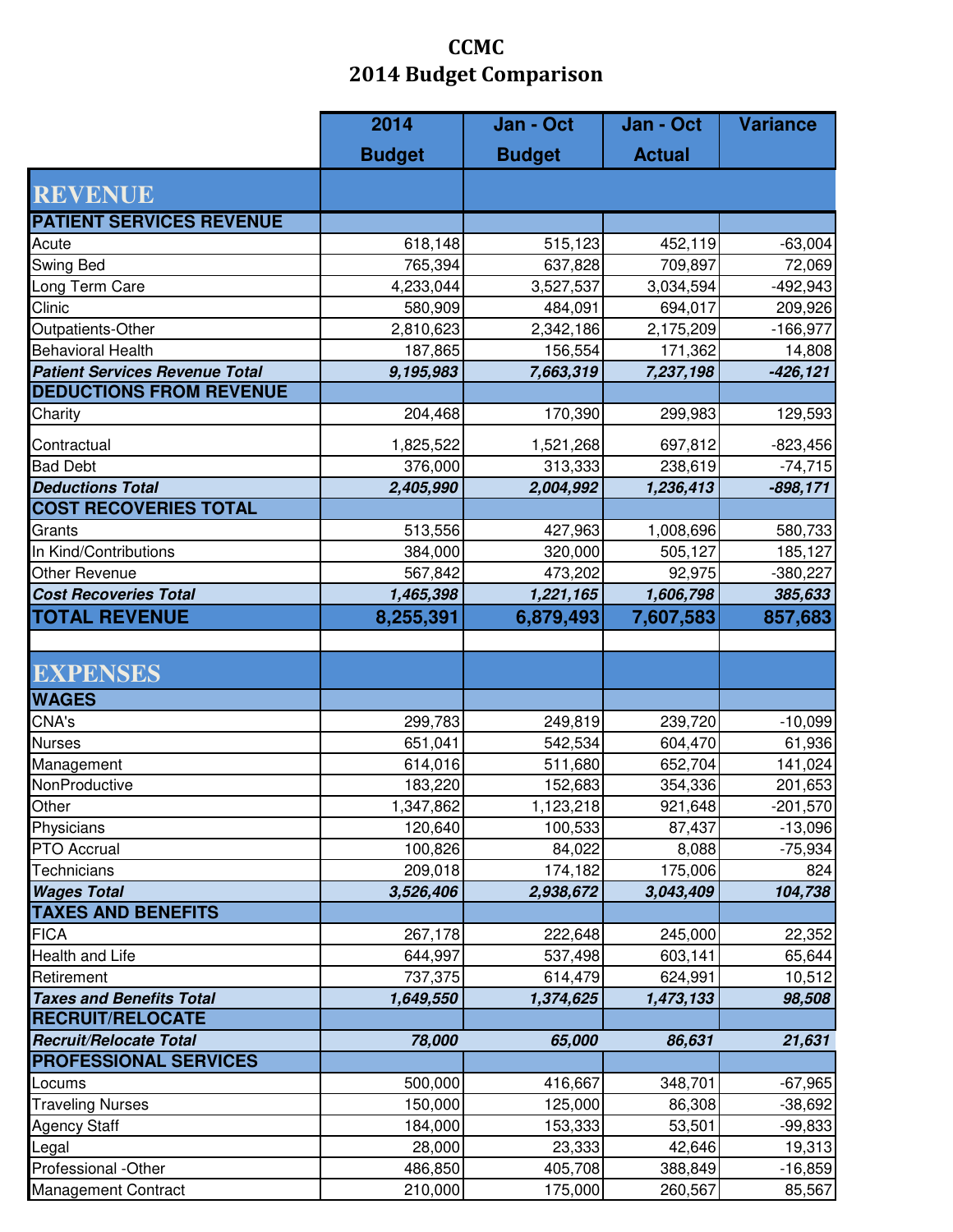# **CCMC 2014 Budget Comparison**

|                                    | 2014          | Jan - Oct     | Jan - Oct     | <b>Variance</b> |
|------------------------------------|---------------|---------------|---------------|-----------------|
|                                    | <b>Budget</b> | <b>Budget</b> | <b>Actual</b> |                 |
| <b>Professional Services Total</b> | 1,558,850     | 1,299,042     | 1,180,573     | $-118,469$      |
| <b>MINOR EQUIPMENT</b>             |               |               |               |                 |
| Minor Medical Equipment            | 7,500         | 6,250         | 7,494         | 1,244           |
| Other Minor Equipment              | 9,150         | 7,625         | 5,985         | $-1,640$        |
| <b>Minor Equipment Total</b>       | 16,650        | 13,875        | 13,479        | $-396$          |
| <b>SUPPLIES</b>                    |               |               |               |                 |
| Freight                            | 49,800        | 41,500        | 61,572        | 20,072          |
| <b>Medical Supplies</b>            | 221,100       | 184,250       | 127,236       | $-57,014$       |
| <b>NonMedical Supplies</b>         | 33,125        | 27,604        | 40,387        | 12,783          |
| Pharmacy                           | 108,900       | 90,750        | 73,964        | $-16,786$       |
| Food                               | 180,000       | 150,000       | 190,985       | 40,985          |
| <b>Other Supplies</b>              | 35,700        | 29,750        | 6,289         | $-23,461$       |
| <b>Supplies Total</b>              | 628,625       | 523,854       | 500,433       | $-23,421$       |
| <b>REPAIR &amp; MAINTENANCE</b>    |               |               |               |                 |
| Repair & Maintenance Total         | 47,750        | 39,792        | 30,694        | $-9,098$        |
| <b>RENTS/LEASES</b>                |               |               |               |                 |
| Equipment                          | 21,500        | 17,917        | 13,463        | $-4,453$        |
| <b>Buildings/Apts</b>              | 27,800        | 23,167        | 76,374        | 53,208          |
| Rent/Lease Total                   | 49,300        | 41,083        | 89,837        | 48,754          |
| <b>UTILITIES</b>                   |               |               |               |                 |
| Electric                           | 103,000       | 85,833        | 71,208        | $-14,625$       |
| Fuel                               | 152,600       | 127,167       | 111,239       | $-15,928$       |
| Gas                                | 6,200         | 5,167         | 4,404         | $-763$          |
| Internet                           | 253,100       | 210,917       | 232,087       | 21,171          |
| Phone                              | 56,700        | 47,250        | 27,281        | $-19,969$       |
| <b>Television</b>                  | 7,700         | 6,417         | 10,233        | 3,816           |
| Water/Sewer/Plowing                | 20,700        | 17,250        | 33,826        | 16,576          |
| <b>Utilities and Fuel Total</b>    | 600,000       | 500,000       | 490,278       | $-9,722$        |
| <b>TRAVEL &amp; TRAINING</b>       |               |               |               |                 |
| <b>Travel &amp; Training Total</b> | 57,850        | 48,208        | 46,632        | $-1,577$        |
| <b>FACILITY INSURANCES</b>         |               |               |               |                 |
| <b>Facility Insurances</b>         | 177,860       | 148,217       | 139,797       | $-8,420$        |
| <b>OTHER EXPENSES</b>              |               |               |               |                 |
| Dues and Subs                      | 33,060        | 27,550        | 19,582        | $-7,968$        |
| License and Tax                    | 2,150         | 1,792         | 310           | $-1,482$        |
| Other Expense                      | 35,100        | 29,250        | 58,713        | 29,463          |
| <b>Other Expenses Total</b>        | 70,310        | 58,592        | 78,605        | 20,013          |
| <b>TOTAL EXPENSES</b>              | 8,461,151     | 7,050,959     | 7,173,500     | 122,541         |
|                                    |               |               |               |                 |
| <b>NET OPERATING INCOME</b>        | $-205,760$    | $-171,467$    | 434,082       |                 |
| <b>Depreciation</b>                | 235,000       | 195,833       | 227,348       |                 |
| <b>NET INCOME</b>                  | $-440,760$    | $-367,300$    | 206,734       |                 |

**\*Note that the CR settlement from prior FY is in this figure.**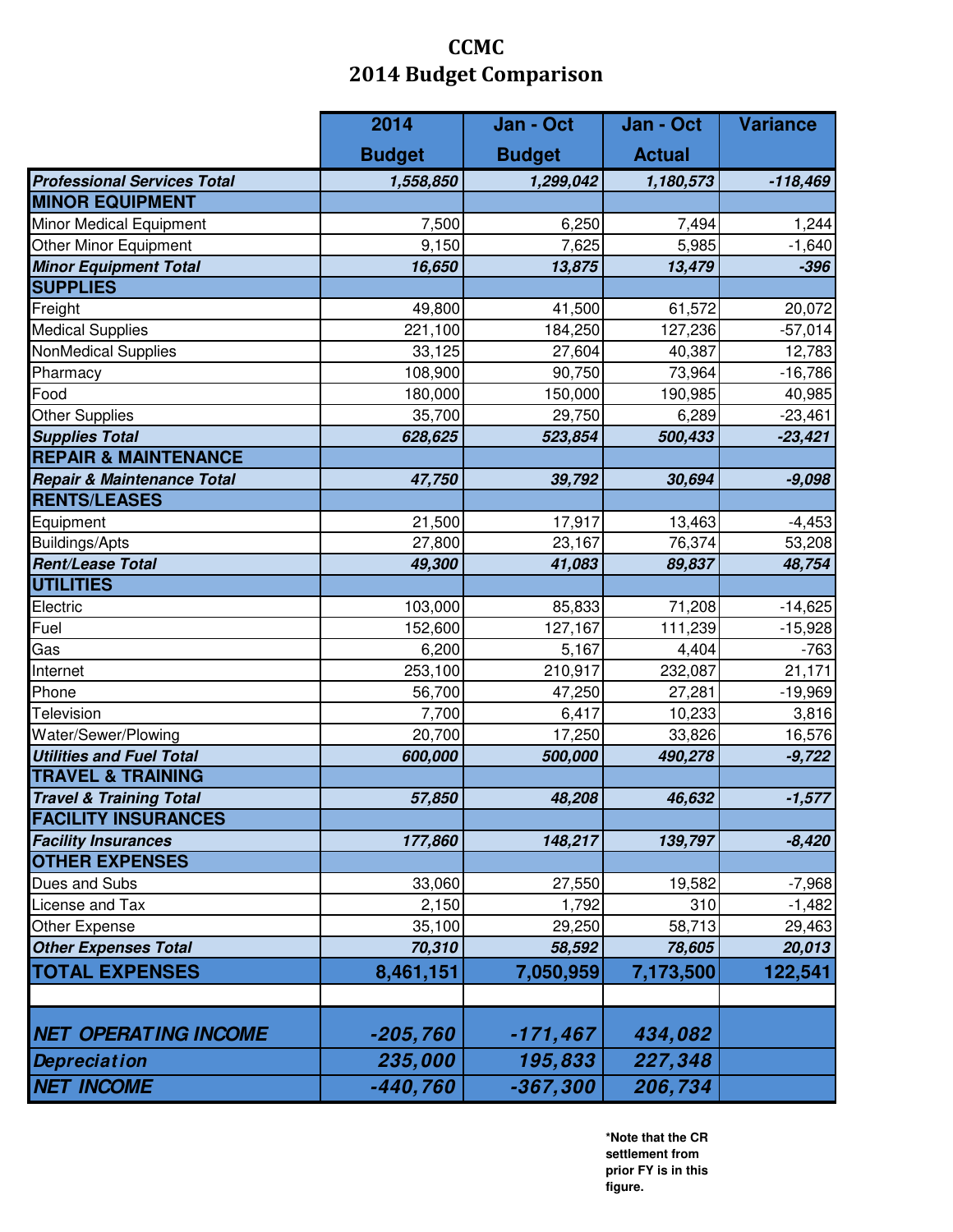### **CCMC Profit Loss Statement October 2014**

|                                 | <b>Budget Fiscal</b> | <b>Actual Fiscal</b> | <b>YTD Variance</b> |
|---------------------------------|----------------------|----------------------|---------------------|
| <b>REVENUE</b>                  | <b>Year to Date</b>  | <b>Year to Date</b>  | to Budget           |
| <b>Patient Services Revenue</b> | 7,663,319            | 7,237,198            | -5.6%               |
| <b>Deductions</b>               | (2,004,992)          | (2,504,872)          | 24.9% *             |
| <b>Cost Recoveries</b>          | 1,221,165            | 2,623,166            | 114.8% **           |
| <b>TOTAL REVENUES</b>           | 6,879,492            | 7,355,492            |                     |

|                                                                                                          | <b>Budget Fiscal</b> | <b>Actual Fiscal</b>        | <b>YTD Variance</b> |
|----------------------------------------------------------------------------------------------------------|----------------------|-----------------------------|---------------------|
| <b>EXPENSES</b>                                                                                          | <b>Year to Date</b>  | <b>Year to Date</b>         | to Budget           |
| <b>Wages</b>                                                                                             | 2,938,672            | 3,043,409                   | 3.6%                |
| <b>Taxes and Benefits</b>                                                                                | 1,374,625            | 1,473,133                   | 7.2%                |
| <b>General and Malpractice Insurance</b>                                                                 | 148,217              | 139,797                     | $-5.7%$             |
| <b>Repair &amp; Maint</b>                                                                                | 39,792               | 30,694                      | $-22.9%$            |
| <b>Travel &amp; Training</b>                                                                             | 48,208               | 46,632                      | $-3.3%$             |
| <b>Other Expenses</b>                                                                                    | 58,592               | 78,605                      | 34.2%               |
| <b>Recruitment &amp; Relocation</b>                                                                      | 65,000               | 86,631                      | 33.3%               |
| <b>Professional Services</b>                                                                             | 1,299,042            | 1,412,254                   | 8.7%                |
| <b>Supplies</b>                                                                                          | 523,854              | 500,433                     | $-4.5%$             |
| <b>Minor Equipment</b>                                                                                   | 13,875               | 13,479                      | $-2.9%$             |
| <b>Utilities and Fuel</b>                                                                                | 500,000              | 258,597                     | $-48.3%$            |
| <b>Rent/Lease Equip &amp; Buildings</b>                                                                  | 41,083               | 89,837                      | 118.7%              |
| <b>TOTAL EXPENSES before Depreciation</b>                                                                | 7,050,960            | 7,173,500                   | 1.7%                |
| <b>NET OPERATING INCOME</b>                                                                              | (171, 468)           | 181,992                     |                     |
| <b>Depreciation Expense</b><br><b>City Contribution In-Kind</b><br><b>Other Restricted Contributions</b> | 195,833              | 227,348<br>250,000<br>2,091 |                     |
| <b>NET INCOME</b>                                                                                        | (367, 301)           | 206,734                     |                     |